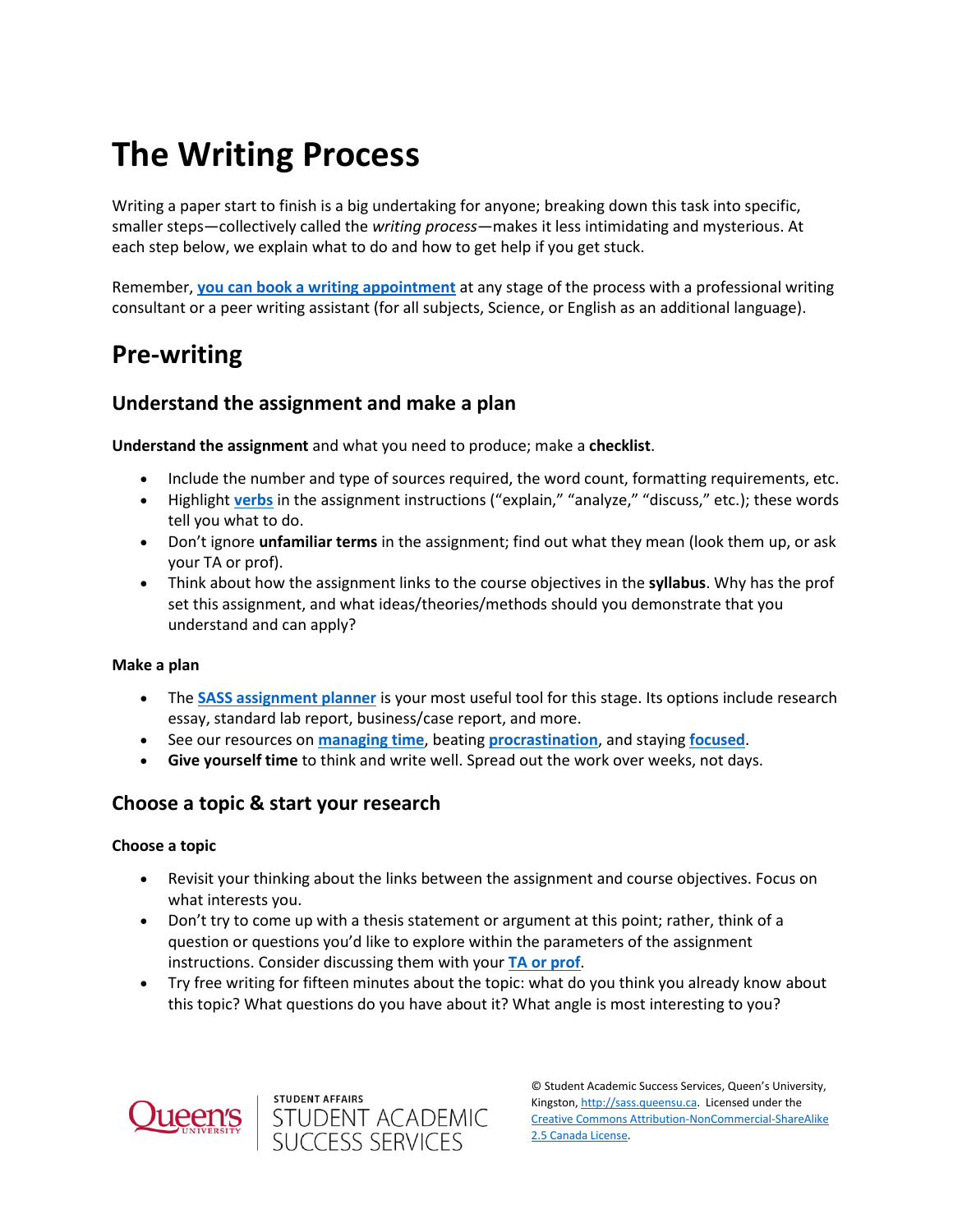#### **Research**

- Use the library's **[Getting Started](https://www.library.queensu.ca/help-services/getting-started)** tool. You can book an appointment with a **[librarian](https://www.library.queensu.ca/help-services/ask-us)**—a subject specialist who knows their way around research in your topic.
- **[Read](https://wp3-dev.its.queensu.ca/ha/sasswww/resources/reading)** your research sources with three **purposes** in mind: to **answer your questions**, to see **connections/(dis)agreements among articles**, and to **develop your insight**.
- **Don't** try to **[take notes](https://wp3-dev.its.queensu.ca/ha/sasswww/resources/note-taking)** on every line, fact, and idea in every article you read.
- Now is the time to manage your **[source citation](https://guides.library.queensu.ca/citing-and-citation-managers/citation-managers)** and ensure you practice **[academic integrity](https://wp3-dev.its.queensu.ca/ha/sasswww/resources/academic-integrity)**.

## **Drafting**

### **Start writing a draft**

### **Draft body paragraphs**

- Think of your main argument and its supporting points; write a body **[paragraph](https://wp3-dev.its.queensu.ca/ha/sasswww/resources/paragraph-structure-and-coherence)** for each of the supporting points. Try the what / how / why structure.
- Try writing a paragraph each day for a week or two; your paper could be mostly done without having to write it in a single marathon session. Writing one paragraph is less daunting than writing a whole paper, so this approach is motivating.

### **Draft the introduction and conclusion**

- Revisit your working thesis statement in the context of your body paragraphs; do they still align, or do you need to change something?
- Review the SASS resources on **[introductions and conclusions](https://wp3-dev.its.queensu.ca/ha/sasswww/resources/introductions-and-conclusions)**.
- Think about why your argument matters:
	- o Why should a scholarly reader be interested?
	- o What is the broader significance of your finding?
	- $\circ$  How does it relate to scholarly work on similar or related themes or ideas?
- Go back to your research notes and assignment instructions to see if they prompt fresh insights.

### **Develop a working thesis and make an outline**

### **Develop a working thesis statement**

- The **[thesis statement](https://wp3-dev.its.queensu.ca/ha/sasswww/resources/thesis-statements)** is more focused than your topic and offers an argument that is supportable with evidence, not just opinion or fact. It consists of three parts:
	- o **what** the main argument of your paper is
	- o **how** you'll support it with academic evidence
	- o **why** it matters to the scholarly conversation on your topic
- Consider how your research and the course have helped you understand the topic; identify key ideas and their connections, and how they might fit into an argument. Try a mind map to show your thinking.
- Freewriting can help at this stage: it may seem like extra work, but it's an efficient way to generate content.
- Expect that your thesis might change after you draft your paper and develop your ideas.





© Student Academic Success Services, Queen's University, Kingston[, http://sass.queensu.ca.](http://sass.queensu.ca/) Licensed under the [Creative Commons Attribution-NonCommercial-ShareAlike](http://creativecommons.org/licenses/by-nc-sa/2.5/ca/)  [2.5 Canada License.](http://creativecommons.org/licenses/by-nc-sa/2.5/ca/)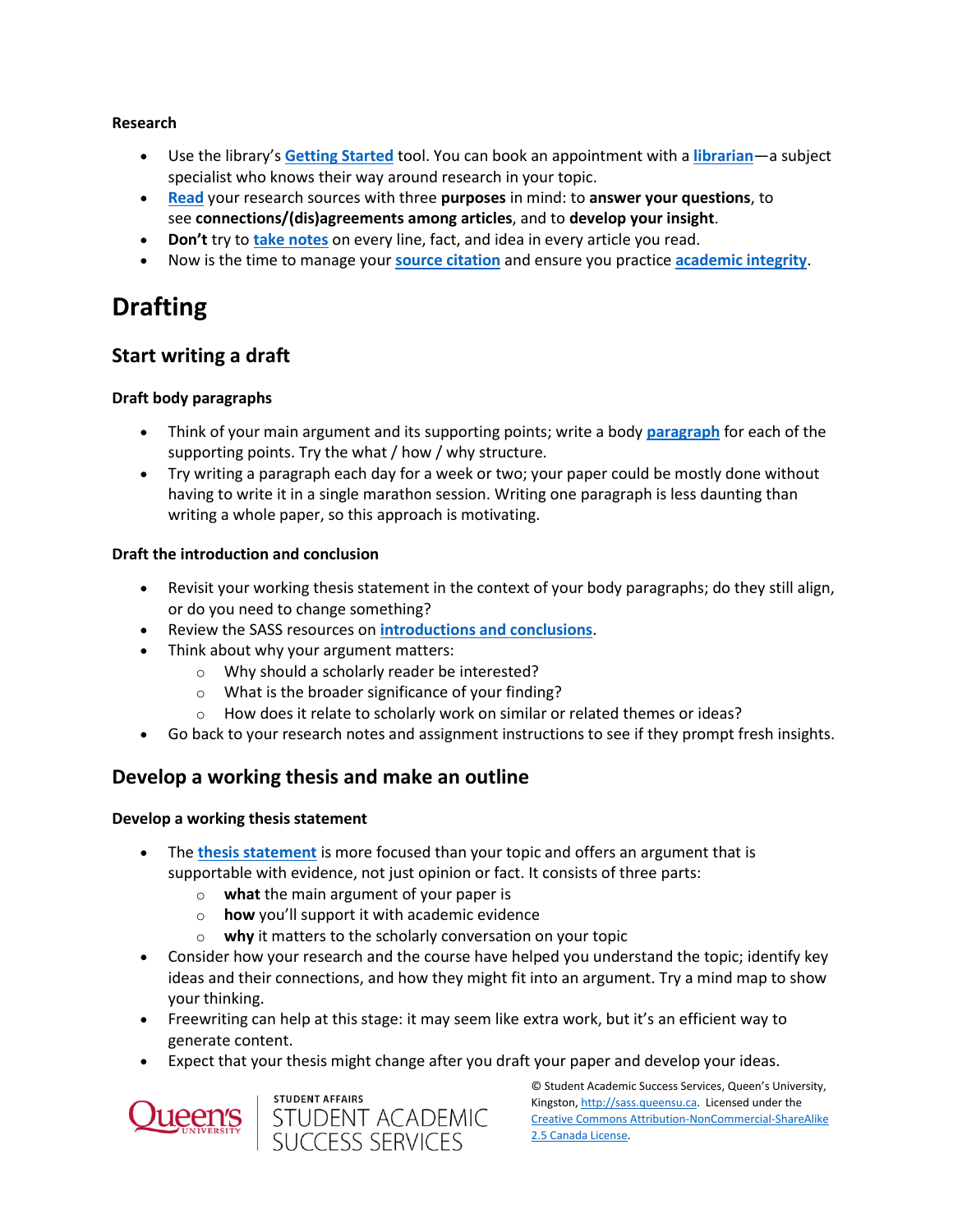**Make an [outline](https://wp3-dev.its.queensu.ca/ha/sasswww/resources/outlines)**, if you prefer to outline before drafting. Include notes for the:

- Introduction: context for your topic; thesis statement
- Body paragraphs: one subtopic per paragraph (your thesis' "how" section); each paragraph must link to your main argument
- Conclusion: address the "why" of your thesis statement in detail; explore questions your conclusions raise.
- Note that some writers prefer not to outline their papers in advance, but rather to just start drafting, and then cut, add to, and rearrange their draft once they have explored their ideas. This approach is also effective; see our resource on the **[reverse outline](https://wp3-dev.its.queensu.ca/ha/sasswww/resources/reverse-outline)**.

### **Revising**

### **Focus on structure, organization, argument, etc.**

### **Revise your paper**

- We recommend that after you produce a first draft, you revise it substantially at least once.
- "Revising" means reviewing your paper's structure and organization (think **[paragraphs](https://wp3-dev.its.queensu.ca/ha/sasswww/resources/paragraph-structure-and-coherence)** and **[transitions](https://wp3-dev.its.queensu.ca/ha/sasswww/resources/transitions)** between them), its argument (think **[thesis statement](https://wp3-dev.its.queensu.ca/ha/sasswww/resources/thesis-statements)**, supporting points and their evidence), and **introductions [and conclusions](https://wp3-dev.its.queensu.ca/ha/sasswww/resources/introductions-and-conclusions)** as frames for your argument. You should also check to make sure your **[sources are well-integrated](https://wp3-dev.its.queensu.ca/ha/sasswww/resources/integrating-sources)**.
- Go back to the assignment instructions and make sure your paper answers the question and **[follows the instructions](https://wp3-dev.its.queensu.ca/ha/sasswww/resources/common-assignment-terminology)**.
- Once you've reviewed these aspects of your paper, make the improvements you think are needed. Use our **[online writing resources](https://wp3-dev.its.queensu.ca/ha/sasswww/resources)** and, if you like, our **[writing appointments](https://wp3-dev.its.queensu.ca/ha/sasswww/academic-support/appointments)** to guide your revisions or get feedback.

### **Consider a reverse outline**

 **[Reverse outlines](https://wp3-dev.its.queensu.ca/ha/sasswww/resources/reverse-outline)** are helpful if you can't seem to see the big picture of your argument, and to make sure that all your points support your argument and are arranged in an effective order.

### **Editing**

### **Edit, cite, proofread, and submit**

### **Edit your paper**

 Aim for clear, concise sentences. Refer to the **[SASS editing checklist](https://wp3-dev.its.queensu.ca/ha/sasswww/resources/self-editing-checklist)** and our advice on how to **[write like a scholar](https://wp3-dev.its.queensu.ca/ha/sasswww/resources/write-scholar)**.

### **Cite your sources**

- Be meticulous; **[cite sources properly](https://wp3-dev.its.queensu.ca/ha/sasswww/resources/avoiding-plagiarism)** in the body of the paper, and in the reference list at the end.
- Refer to our academic integrity **checklist** at the end of our **[online academic integrity course](https://sass.queensu.ca/courses/academic-integrity/#/)**.





© Student Academic Success Services, Queen's University, Kingston[, http://sass.queensu.ca.](http://sass.queensu.ca/) Licensed under the [Creative Commons Attribution-NonCommercial-ShareAlike](http://creativecommons.org/licenses/by-nc-sa/2.5/ca/)  [2.5 Canada License.](http://creativecommons.org/licenses/by-nc-sa/2.5/ca/)